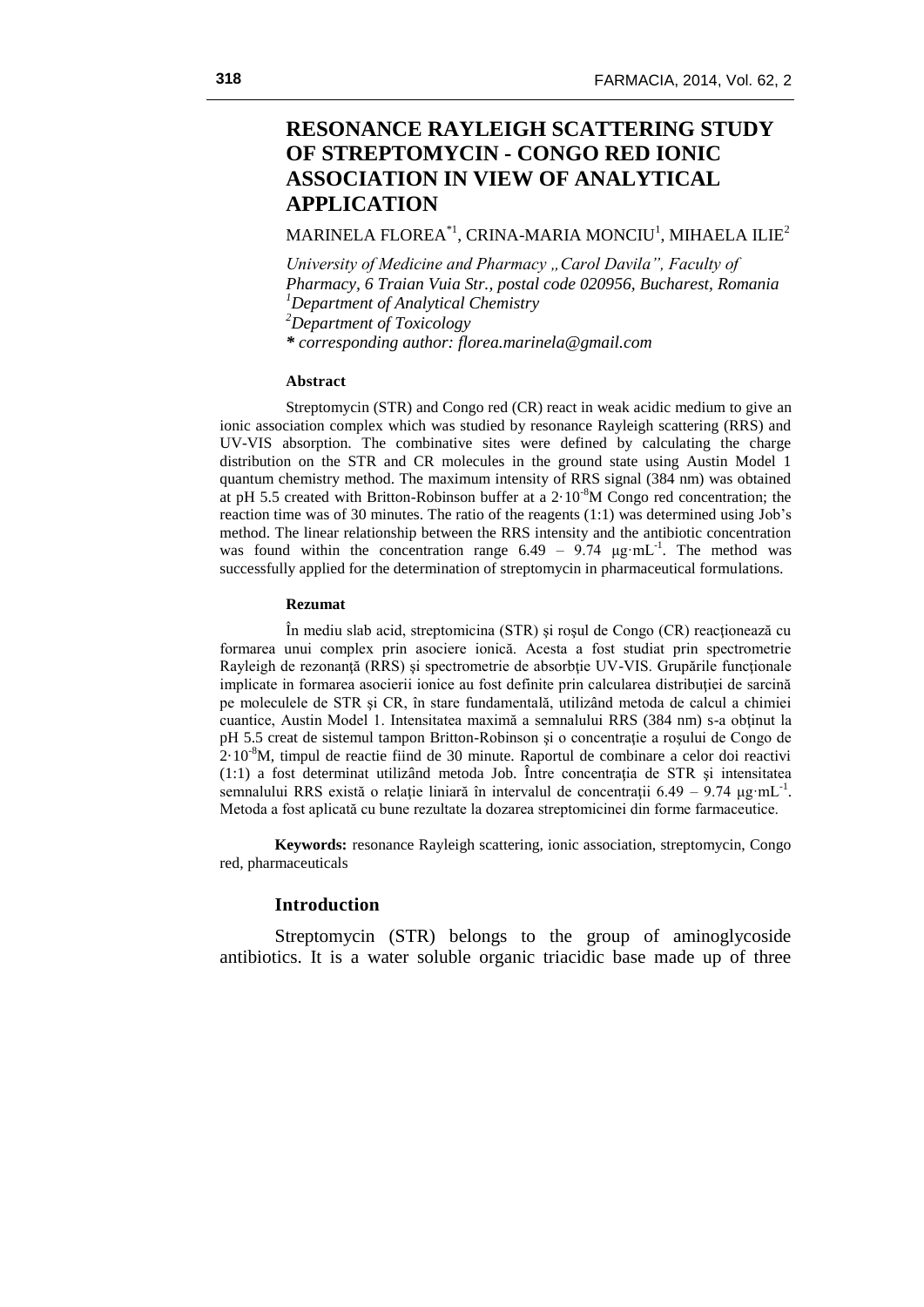components - streptidine, streptose, N-methyl-L-glucosamine - which are linked together by glycosidic bonds. STR is active against a wide range of bacteria, both Gram-positive and Gram-negative, being commonly used in clinical practice as a valuable therapeutic agent for all forms of tuberculosis [1].

Toxicity of the drug consists mostly in allergic reactions, renal irritation and neurotoxicity (permanent deafness). Because STR is frequently used in veterinary medicine, antibiotic residues can be found in meat, liver, kidney, milk, eggs and honey. Consequently, the development of fast, reliable, and sensitive methods for STR assay is of great interest.

The published methods reporting the assay of streptomycin are based on various techniques: microbiological [2], HPLC [3-6], capillary electrophoresis [7,8], voltammetry [9]. Among spectrophotometric methods, some fluorimetric [10,11] and UV - VIS [1, 12] methods are reported. Among spectrophotometric methods, fluorimetric  $[10,11]$  and  $UV - VIS$ absorption [1,12] methods are reported. Due to the absence of chromophores and/or fluorophores groups in the molecule, most of these methods are using derivatizing agents.

Resonance Rayleigh scattering (RRS) is a new sensitive, simple and fast analytical method proposed in 1993 by Pasternack et al. [13] RRS is a specific elastic light scattering effect produced when the wavelength of the Rayleigh scattering is located within or near the molecular absorption band of the compound. In this case, the frequency of the absorbed electromagnetic wave is equal to its scattering frequency. The process of scattering-absorption-rescattering that takes place results in enhanced scattered light due to the resonance effect. The scattering intensity is enhanced by several orders of magnitude compared to the common Rayleigh scattering and no longer obeys the Rayleigh law  $(I \sim 1/\lambda^4)$ . In recent years, RRS method has been successfully applied in the pharmaceutical analysis [14]. Most of the published works present methods that are based on ionic association equilibrium. Thus RRS methods were developed as an alternative to UV-VIS or microbiological methods for the assay of aminoglycoside antibiotics [15-17].

The paper presents a new resonance Rayleigh scattering method for the assay of streptomycin. We studied the ability of the aminoglycoside antibiotic to form ion pairs with sulfonated azo dyes, and Congo red was found to be the appropriate reagent for this purpose. A quantum chemistry computation of the charge distribution of the proposed ion association and the experimental conditions that support the assay are also discussed. The method was tested for the assay of STR in a pharmaceutical formulation.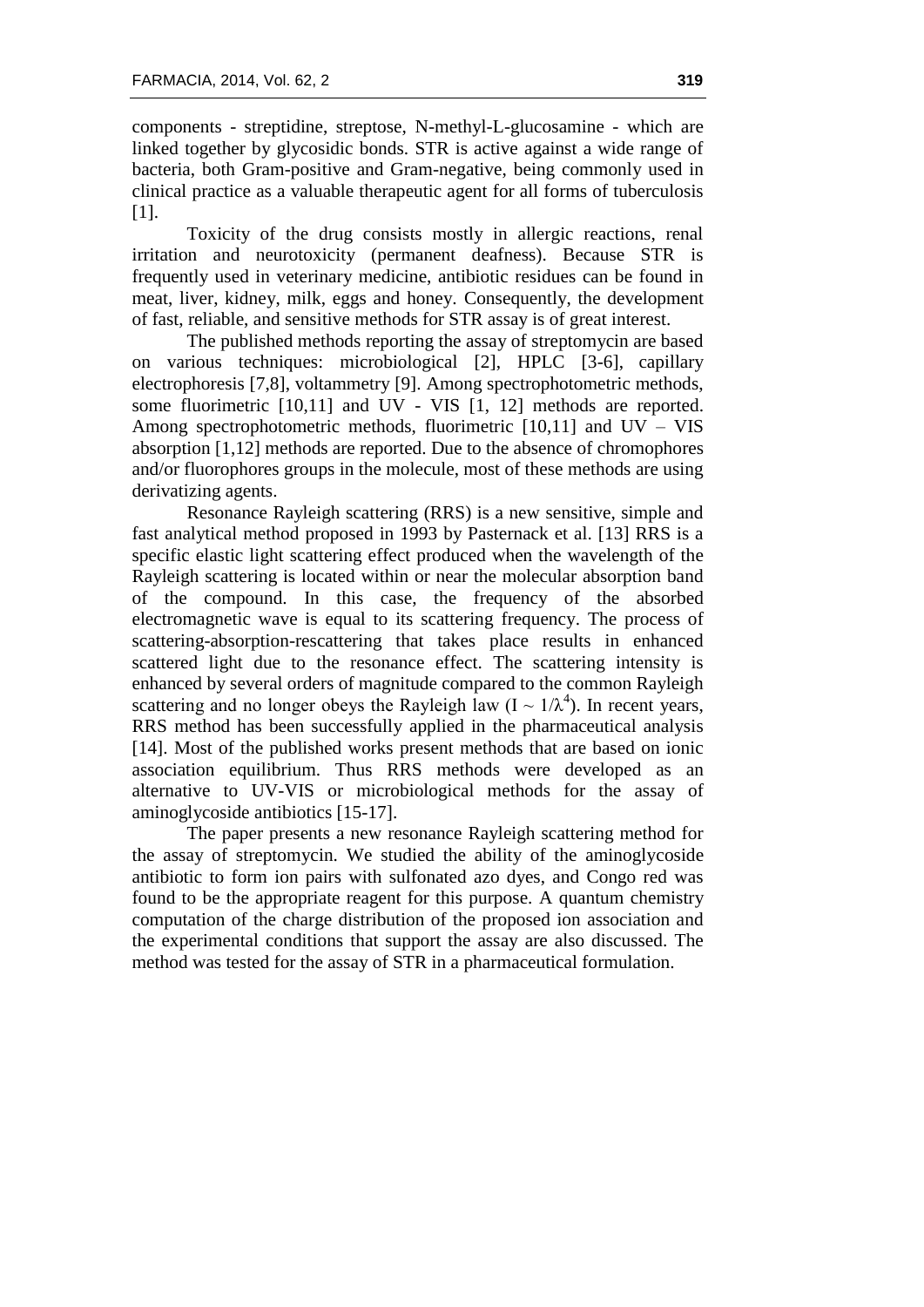### **Materials and Methods**

### *Apparatus*

The absorption spectra were recorded using a UV-VIS Cary 100 Bio (Varian Inc.) spectrophotometer.

A Perkin Elmer LS50B spectrofluorimeter was used for recording RRS spectra using a 1 cm path length quartz cell and 1% emission attenuation filter.

The pH measurements were made using a Metrohm 716 DMS Titrino pH-meter.

*Reagents*

A  $7.10^{-4}$  M streptomycin stock solution was prepared by dissolving the appropriate amount of streptomycin sulphate standard substance (Sigma) in water. Working solution were prepared by diluting with water a 4 mL stock solution, using a 50 mL volumetric flask.

Congo red, solution A, was prepared by dissolving 0.1000 g substance (Scharlau) in water using a 250 mL volumetric flask. Solution B was prepared by diluting 8.8 mL solution A in water, using a 25 mL volumetric flask.

Britton-Robinson (BR) buffer was prepared by mixing 0.04 M phosphoric acid, 0.04 M acetic acid and 0.04 M boric acid in 1 L of water. The pH of the buffer was adjusted to the specified pH value with 0.1 mol⋅L<sup>-1</sup> NaOH solution.

All reagents were of analytical grade and double-distilled water was used throughout.

*General procedure*

In a 10 mL volumetric flask 1 mL of Congo red, solution B, appropriate amounts of streptomycin working solution and 1 mL of Britton-Robinson buffer solution (pH 5.5) were successively added; the mixture was diluted to the mark with water and thoroughly shaken. The reagent blank was prepared using the same procedure, without streptomycin. The mixtures were allowed to stand still for 30 minutes at room temperature, then the UV-VIS and RRS spectra were recorded.

The UV-VIS absorption spectra were recorded against water; the RRS spectra were obtained by synchronous scanning in the range 200 – 600 nm, the fluorimeter monochromators being set at the same excitation and emission wavelength ( $\Delta \lambda = \lambda_{\text{excitation}} - \lambda_{\text{emission}} = 0$ ).

The RRS intensity (*I*) for the ion pair and the reagent blank  $(I<sub>o</sub>)$  were measured at the peak (384 nm), then the corrected scattered intensity, *ΔI = I - Io*, was computed and used for further evaluation.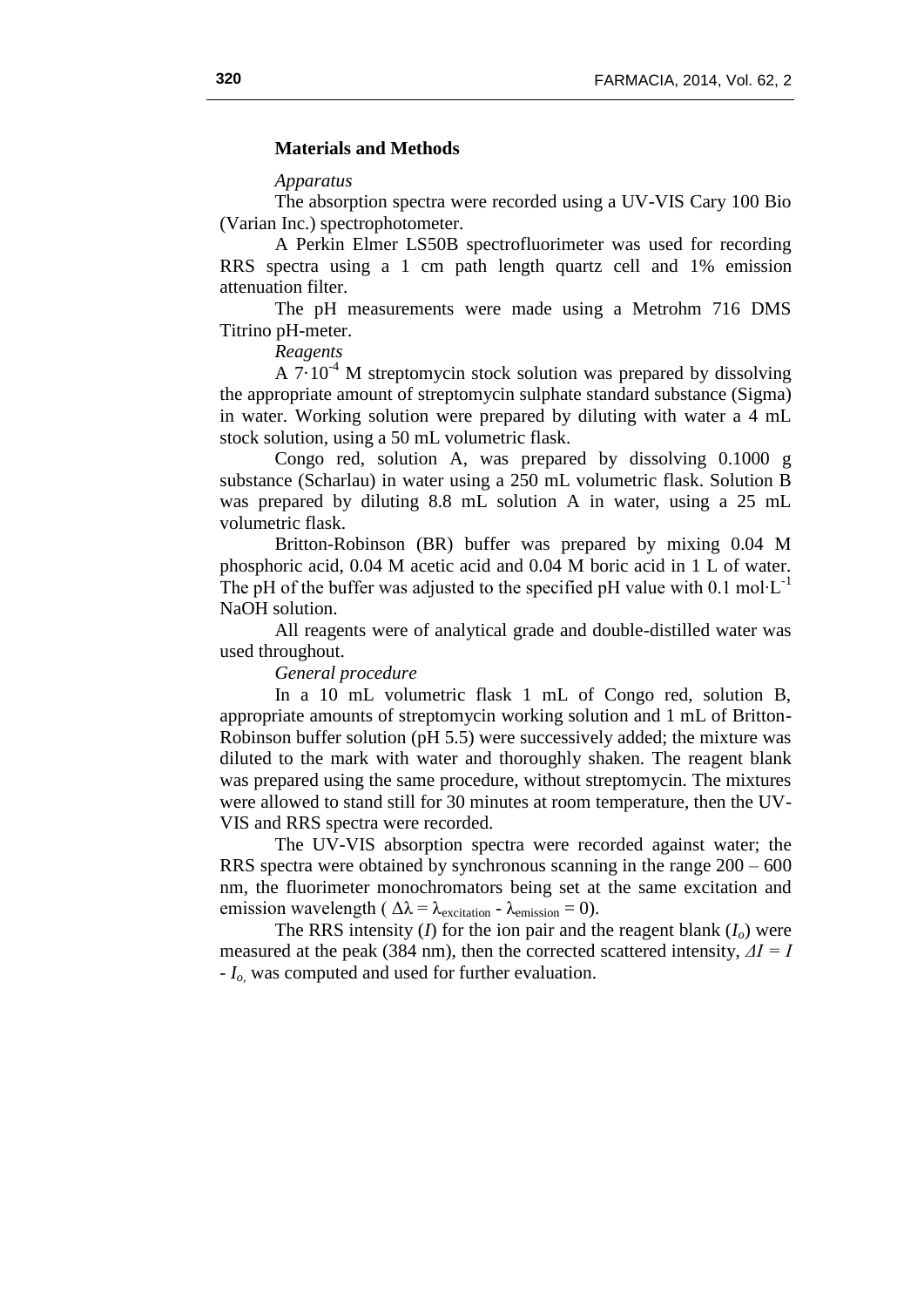# *Computation of the STR-CR ionic association*

In order to define the groups involved in the STR-CR ionic association, we used AM1 (Austin Model 1) method of quantum chemistry to calculate the charge distribution on STR and CR molecules in the ground state. The calculations were performed with Hyperchem Release ver. 7.5 software.

The composition of STR-CR ion association was established using Job's method of continuous variation.

# *Validation parameters*

Linearity range, detection and quantification limits, as well as precision parameters were investigated according to the validation guidelines for industry rules [18].

### **Results and Discussion**

# *Spectral characteristics of the STR-CR ionic association*

*UV-VIS absorption spectra* 

STR has three absorption maxima, at 203, 271 and 327 nm, which can be registered only in concentrated solutions [19]. Absorption maxima of CR are found at 235, 343 and 497 nm. The 343 and 497 peaks undergo a slight hypsochromic shift ( $\Delta \lambda$  = 5 nm and 9 nm), at 338 and 488 nm, respectively, upon complexation with STR (Figure 1), probably due to a charge distribution change on the associated molecules.





UV-VIS absorption spectra of STR  $(16.20 \text{ mg} \cdot \text{mL}^{-1})$ , CR  $(14.12 \text{ µg} \cdot \text{mL}^{-1})$  and corresponding STR-CR ionic association  $(6.49 \mu g \cdot mL^{-1})$  at pH=5.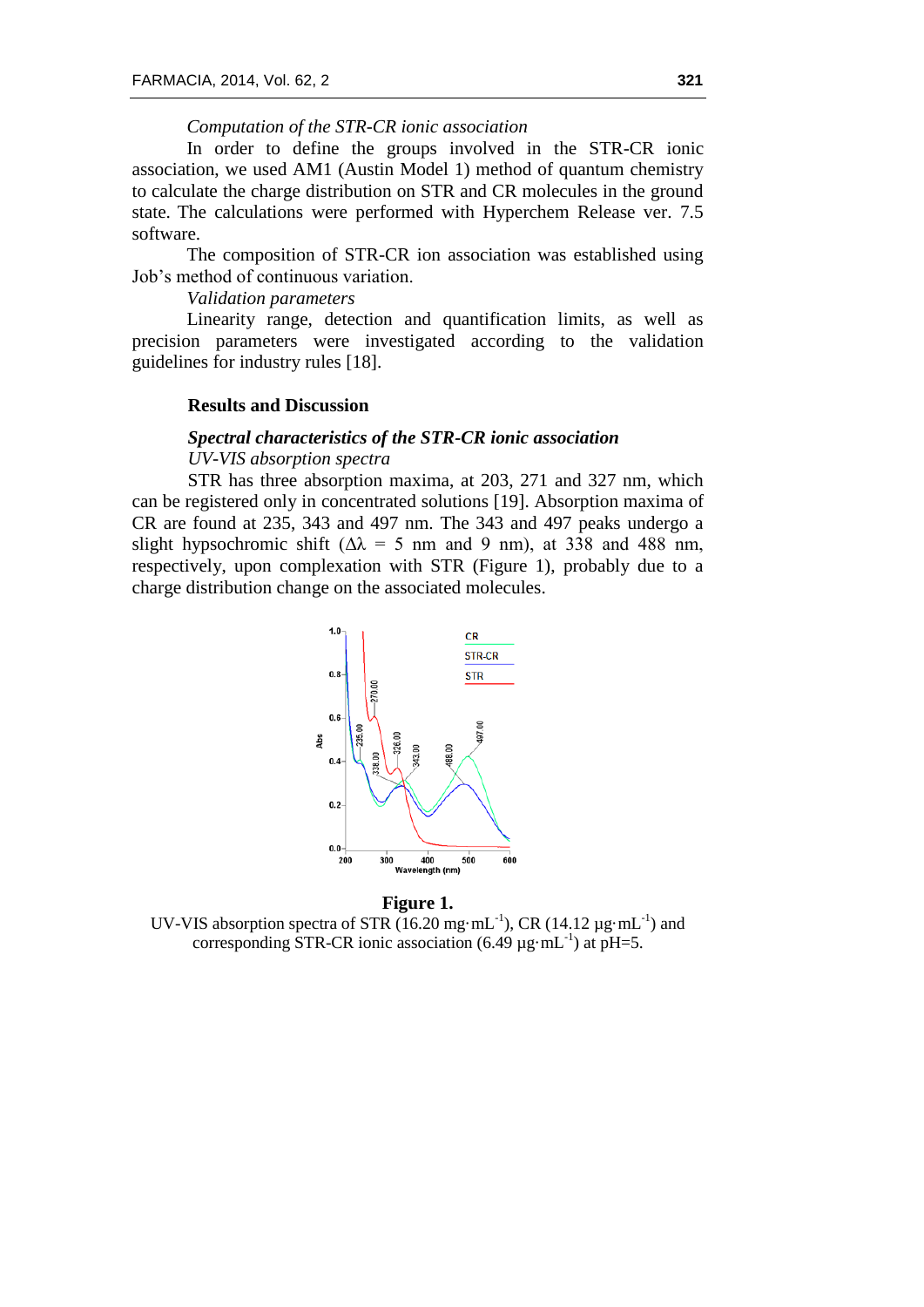# *Resonance Rayleigh scattering spectra*

At pH 5.5, STR and CR alone produce very weak RRS signals. When the two agents react to form STR-CR ionic association a significant enhancement of the RRS intensity in the studied wavelength range is obtained (Figure 2) accompanied by a few changes in the shape of the spectrum (Table I). The maximum scattering peak was located at 384 nm.



**Figure 2.**

RRS spectra of CR (14.12  $\mu$ g·mL<sup>-1</sup>), STR (6.49  $\mu$ g·mL<sup>-1</sup>) and STR-CR ionic association (6.49  $\mu$ g·mL<sup>-1</sup>)

**Table I**

Characteristics of RRS spectra of CR, STR and STR-CR ionic association

| <b>Substance</b> | $\lambda_{\text{max}}/\mathbf{I}_{\text{RRS}}$ (nm/a.u.) | Other RRS peaks (nm) |                          |                 |                          |                          |
|------------------|----------------------------------------------------------|----------------------|--------------------------|-----------------|--------------------------|--------------------------|
| CR               | 396/3.85                                                 | 295                  | $\overline{\phantom{0}}$ |                 |                          |                          |
| <b>STR</b>       | 396/4.25                                                 | -                    | 345                      | $\qquad \qquad$ | $\overline{\phantom{a}}$ | $\overline{\phantom{a}}$ |
| <b>STR-CR</b>    | 384/43.48                                                | 294                  | $\overline{\phantom{a}}$ | 437             |                          | 509                      |

Because the RRS spectra are the result of a scattering-absorptionrescattering process, they are strongly related to the absorption spectra. As can be seen from Figure 1, the formation of STR-CR ionic association is followed by hypochromic and hypsochromic shifts of two CR absorption maxima. A hypsochromic shift (of 12 nm) can be also observed for the RRS maximum, therefore the hypochromic shifts can be attributed to the resonance between Rayleigh scattering and absorption of the radiation with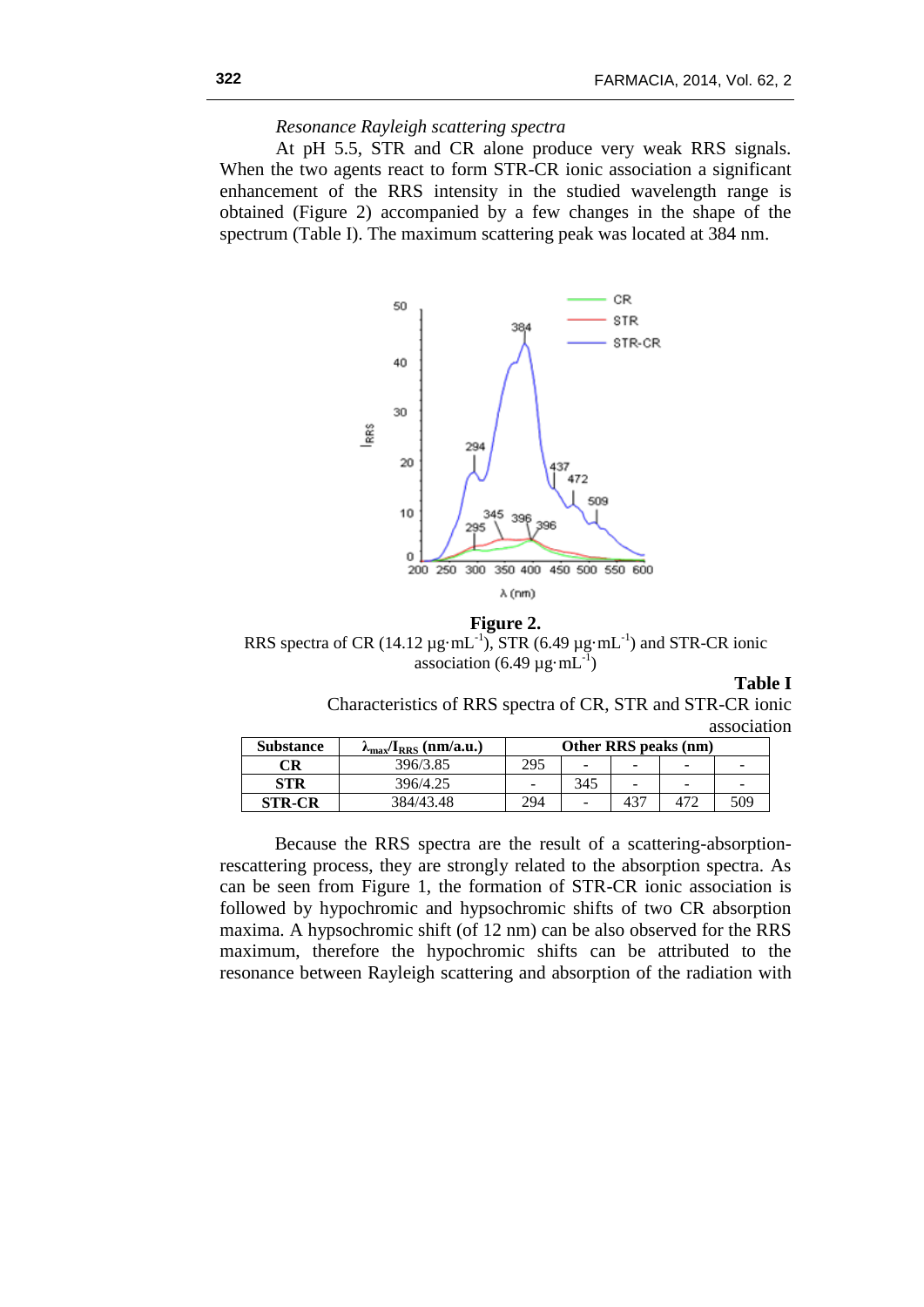the same frequency; consequently, the RRS signal increases. Figure 3 presents the superposed absorption and RRS spectra of STR-CR ionic association. It can be seen that the RRS maximum at 384 nm is located within the absorption band.



#### **Figure 3.**

Absorption spectrum and RRS spectrum of STR-CR ionic association

### *Composition of the STR-CR ionic association*

In order to define the groups involved in the STR-CR ionic association, we used AM1 (Austin Model 1) method of quantum chemistry to calculate the charge distribution on STR and CR molecules in the ground state.

STR contains three groups with basic function (two guanidinic groups and one secondary amino group) and the charge distribution in ground state is not uniform: on the guanidinic groups there is a high negative charge density (- 0.168, - 0.157), while on the secondary amino group the negative charge density is lower (- 0.085) (Figure 4). Based on these data we can assume that, in weak acid conditions, the guanidinic groups are easily protonated to take positive charges. In the case of CR molecule, negative charge distribution is even in both sulfonic groups (- 0.328) (Figure 5). The charge density at weak acid pH for the two structures suggest the formation of the STR-CR ion pair with charge transfer, which was also suggested by the hypsochromic shift of the UV maximum described before.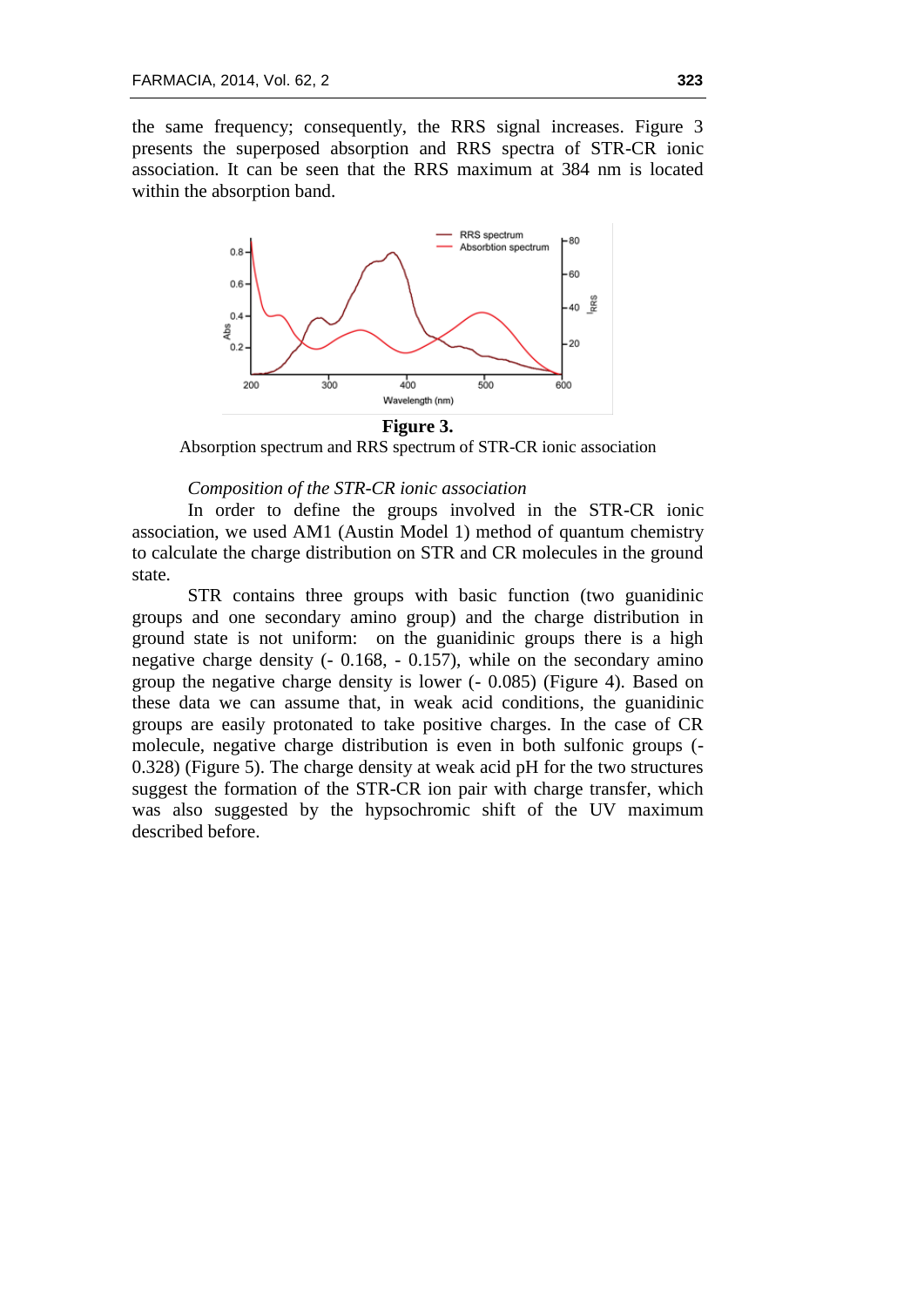

STR charge distribution in the ground state

When STR and CR are mixed, the dye in anionic form  $(CR<sup>2</sup>)$  reacts with diprotonated cation of STR  $(STRH_2^{2+})$  and the neutral  $STRH_2^{2+}$  CR<sup>2-</sup> ionic association is formed:  $\text{STRH}_2^{2+} + \text{RC}^{2-} \rightarrow \text{[STRH}_2^{2+} \cdot \text{RC}^{2-}].$ Consequently, the hydrophilicity of both reagents decreases and a hydrophobic liquid-solid interface appears. The hydrophobic interface is an important reason for the scattering enhancement. Also, an increase of molecular volume is a significant factor in the enhancement of RRS intensity. When the ionic association is formed the molecular weight increased from 581.58 to 1278.38. The increase of the molecular weight corresponds to an increase of its molecular volume.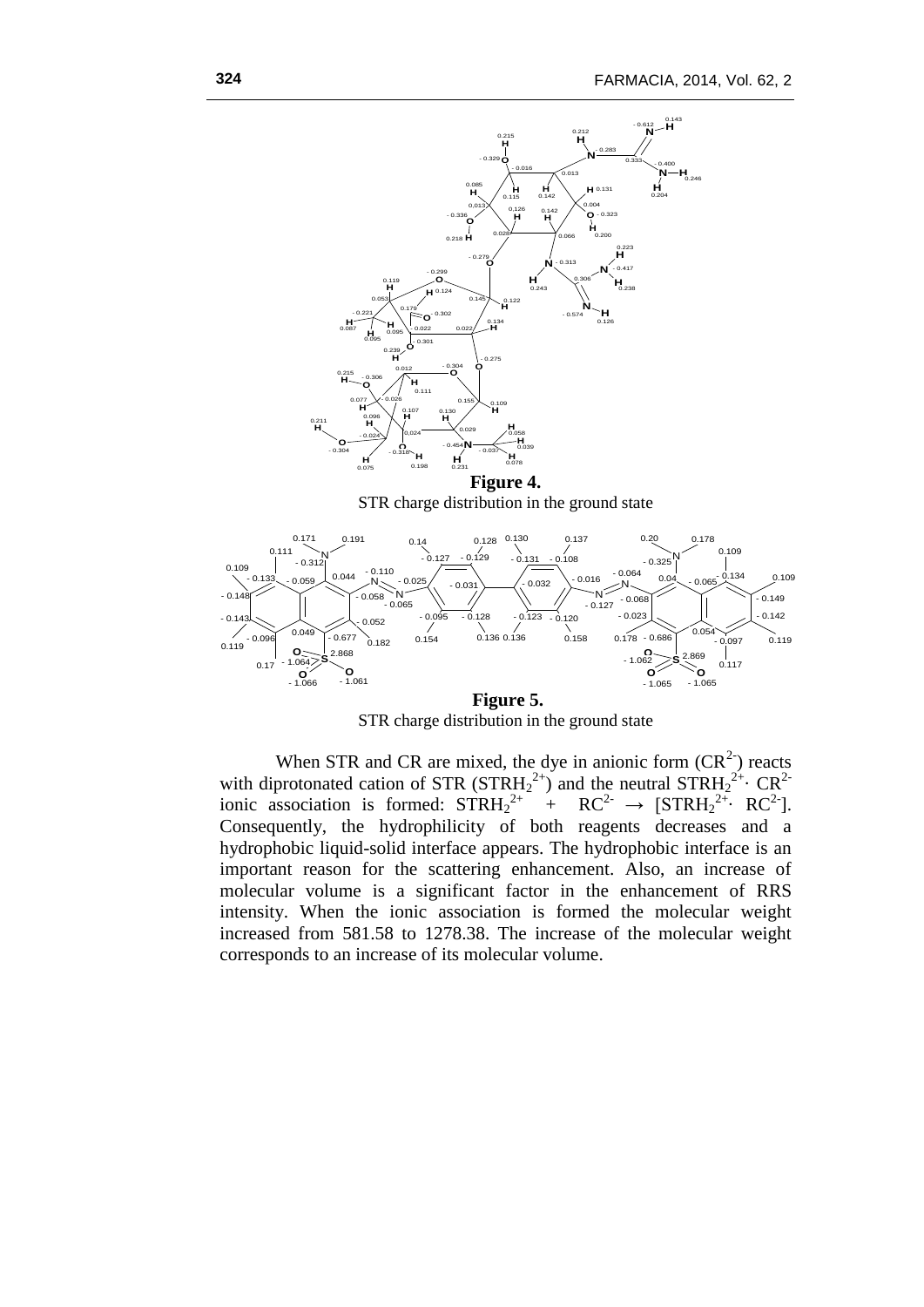The composition of STR-CR ionic association was established using Job's method of continuous variation. The results obtained showed that STR and CR form a 1:1 ionic association, thus confirming the supposition made before.

# *Optimization of the experimental conditions for the STR-CR ionic association equilibrium*

### *Stability of scattering intensity*

At room temperature, the reaction completed in 30 minutes and the RRS intensity remained constant for 2 hours.

# *Effect of the pH*

The influence of the pH on ionic association equilibrium was studied in the pH range 4.0 – 9.0, using various buffer systems (Britton-Robinson, acetate, citrate, phosphate). The best results were obtained using the BR buffer with pH 5.5. The optimum volume of the buffer solution was found to be 1 mL.

At pH values below 5.5, CR exists in its molecular form [20]. At pH values higher than 6.0 deprotonation of STR takes place [21]. Thus pH values lower than 5.0 and higher than 6.0 are not convenient to the STR-CR ionic association equilibrium.

# *Effect of Congo red concentration*

The influence of CR concentration on ionic association equilibrium was studied by registering the RRS spectra for the aqueous solutions (pH 5.5) with constant concentration of STR and various concentrations of CR  $(7.06 - 28.24 \,\mu\text{g} \cdot \text{mL}^{-1})$ . We found that the optimum CR concentration range was 13.80 - 14.20  $\mu$ g·mL<sup>-1</sup>. If the reagent concentration is lower than 13.80  $\mu$ g·mL<sup>-1</sup> the ionic association equilibrium would be incomplete. If the concentrations of CR are higher than  $14.20 \mu g \text{ mL}^{-1}$  the intensity of I<sub>RRS</sub> decreases, probably due to CR self-association.

# *Effect of ionic strength*

The effect of the ionic strength was studied by registering RRS spectra for the aqueous solutions (pH 5.5) with constant concentration of STR and CR, and various amounts of 1M NaCl solution. The results (Figure 6) showed that the intensity of RRS decreased with the increase of ionic strength. So, constant and low ionic strength conditions are favorable for the ionic association reaction.

# *Effect of the reagents addition order*

The effect of the addition order of the reagents on the RRS intensity was also investigated. The results showed that RRS is higher for the following sequence of reagents addition: (1) CR solution, (2) STR solution, (3) BR buffer solution and (4) water.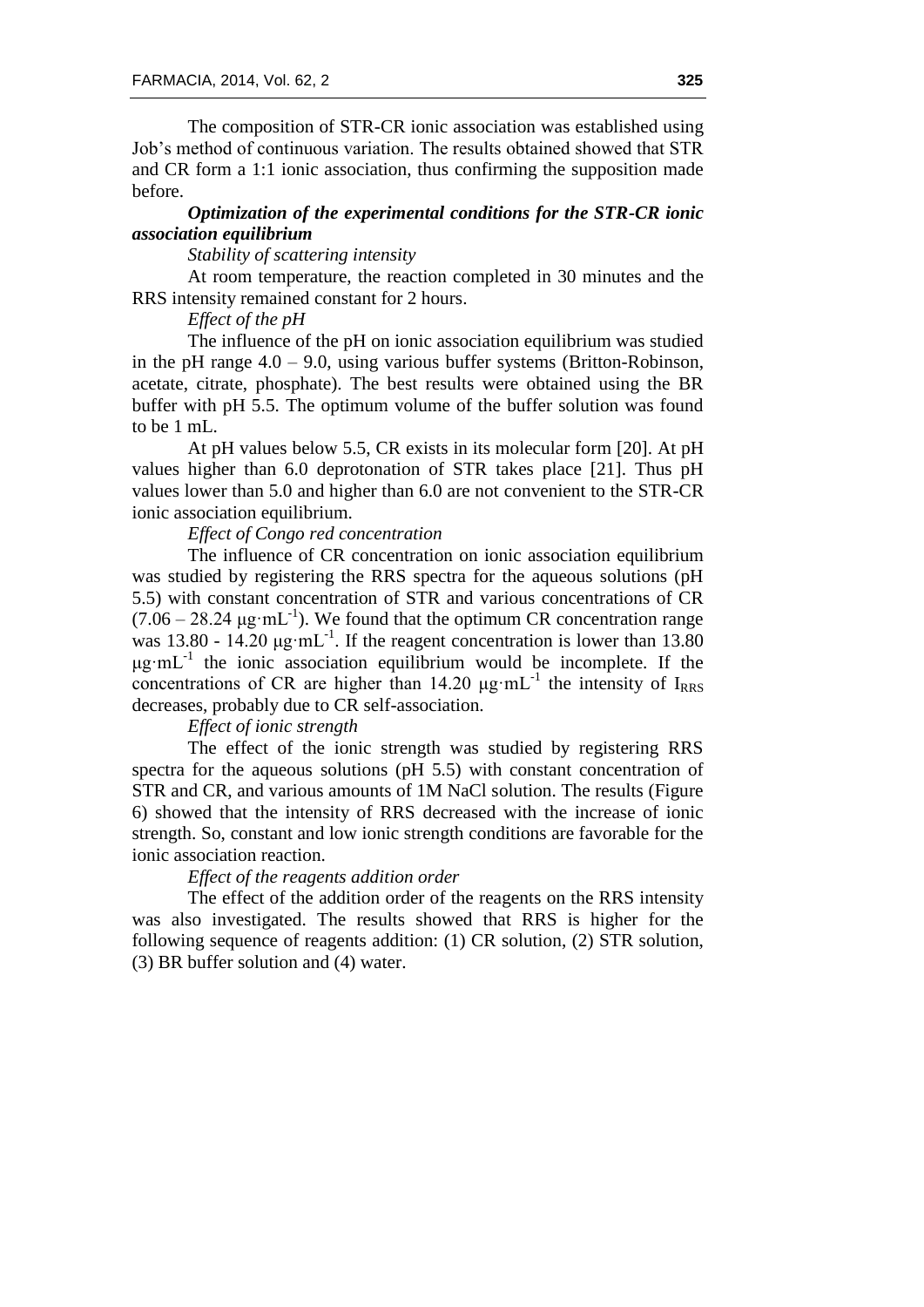

**Figure 6.**

Effect of the ionic strength on the ionic association equilibrium

### *Calibration and sensitivity of method*

Validation studies were performed [22-23]. According to the procedure described above, a calibration curve was constructed. The linearity was tested within the range  $6.49 - 9.74 \mu g \cdot mL^{-1}$  and the linear regression equation calculated resulted in a correlation coefficient of 0.9981.

We also performed studies regarding the determination of detection (LOD) and quantification (LOQ) limits. Experimental results showed that, at concentrations of STR lower than  $\vec{6}$   $\mu$ g·mL<sup>-1</sup>, under established experimental conditions, the RRS spectrum has no changes compared with RRS spectrum of CR, suggesting that STR-CR ionic association is not formed. Consequently, it can be considered that LOD is the minimum concentration of STR required for the ionic association formation, 6  $\mu$ g·mL<sup>-1</sup>, and LOQ is the lower limit of linear range, 6.49  $\mu$ g·mL<sup>-1</sup>.

Based on the linear range limits, one can be considered that the sensitivity of the proposed method is comparable with other instrumental methods used for the STR assay (Table II).

### **Table II**

Comparison of the sensitivity of RRS method with other methods for the determination of STR

| <b>Method</b>             | <b>Samples</b>         | Linear range $(\mu g \cdot mL^{-1})$ | <b>Reference</b> |  |  |  |
|---------------------------|------------------------|--------------------------------------|------------------|--|--|--|
| HPLC (DAD,                | human serum            | $10 - 80$                            | [3]              |  |  |  |
| $200 \text{ nm}$ )        |                        |                                      |                  |  |  |  |
| $IP-RP-HPLC$              | raw materials.         | $2 - 120$                            | [6]              |  |  |  |
| (evaporative)             | pharmaceutical         |                                      |                  |  |  |  |
| light scattering          | formulations, culture  |                                      |                  |  |  |  |
| detection)                | media, plasma          |                                      |                  |  |  |  |
| <b>CZE (DAD, 195)</b>     | bactericidal products  | $20 - 200$                           | [8]              |  |  |  |
| nm)                       |                        |                                      |                  |  |  |  |
| Voltammetry               | powders for injections | $5 - 50$                             | [9]              |  |  |  |
| <b>RRS</b>                | powders for injections | $6.49 - 9.74$                        | proposed method  |  |  |  |
| $DAD = D1.4$ , $A = D1.4$ |                        |                                      |                  |  |  |  |

DAD = Diode Array Detector

IP-RP-HPLC = Ion Pair – Reversed Phase – High Performance Liquid Cromatography CZE = Capillary Zone Electrophoresis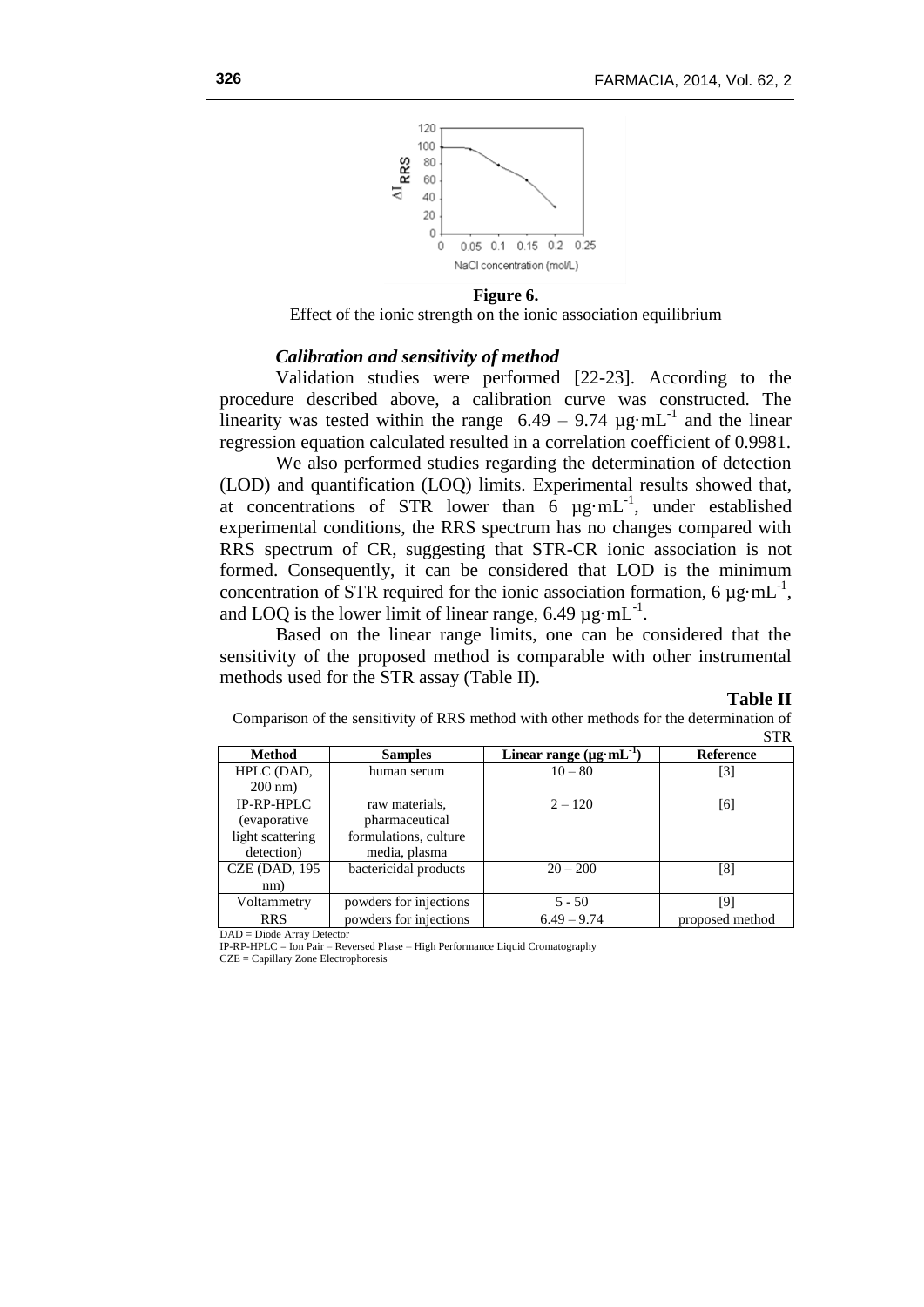## *Accuracy studies*

The accuracy of the RRS method was determined using standard samples at three levels of streptomycin concentration (7.25, 8.26 and 9.22  $\mu$ g·mL<sup>-1</sup>). Every sample was analyzed in triplicate using the procedure mentioned previously. The percent recovery ranged between 98.90 and 101.20%, proving a good accuracy of the method.

# *Analytical application*

The applicability of the proposed method was studied via assay of STR in pharmaceuticals. Commercial powder for injections (Strevital® 1g streptomycin sulphate, Antibiotice SA Iasi) was analyzed. Under the established experimental conditions, the evaluation of the steptomycin resulted in a recovery coefficient between 99.01 and 101.02%.

### **Conclusions**

The interaction between streptomycin and Congo red in aqueous solution was studied by means of UV-VIS absorption and resonance Rayleigh scattering. Based on the characteristics of the resonance Rayleigh scattering spectrum of the STR-CR ionic association, a fast and simple method for the assay of streptomycin was developed. The sensitivity of the method is comparable with the modern instrumental methods (HPLC, capillary electrophoresis, voltammetry) being more simple, more rapid and less expensive. The proposed method was successfully applied to the assay of streptomycin in pharmaceutical formulations.

#### **References**

1.\*\*\* Streptomycin, http://www.rxlist.com/streptomycin-drug.htm, information last revised January 2011 by First DataBank, Inc., accessed at 19 August 2011.

2. \*\*\**Pharmacopée Européenne 6.0*, Direction de la Qualité de Médicament du Conseil de l'Europe (DEQM), 5<sup>e</sup> Edition, Conseil de l'Europe, Strasbourg Cedex, France, 2008.

3. Granados O., Meza G., A direct HPLC method to estimate streptomycin and its putative ototoxic derivative, streptidine, in blood serum: Application to streptomycin-treated humans, *J. Pharm. Biomed. Anal*. 2007; 43: 625-630.

4. Bogialli S., Curini R., Di Corcia A., Lagana A., Mele M., Nazzari M.*,* Simple confirmatory assay for analyzing residues of aminoglicoside antibiotics in bovine milk: hot water extraction followed by liquid chromatography-tandem mass spectrometry, *J. Chromatogr. A*, 2005; 1067: 93-100.

5. Edder P., Cominoli A., Corvi C., Determination of streptomycin residues in food by solid-phase extraction and liquid chromatography with post-column derivatization and fluorometric detection, J. *Chromatogr. A*, 1999; 830: 345-351.

6. Sarri A. K., Megoulas N. C., Koupparis M. A., Development of a novel method based on liquid chromatography-evaporative light scattering detection for the direct determination of streptomycin and dihydrostreptomycin in raw materials, pharmaceutical formultaions, culture media and plasma, *J. Chromatogr. A*, 2006; 1122: 275-278.